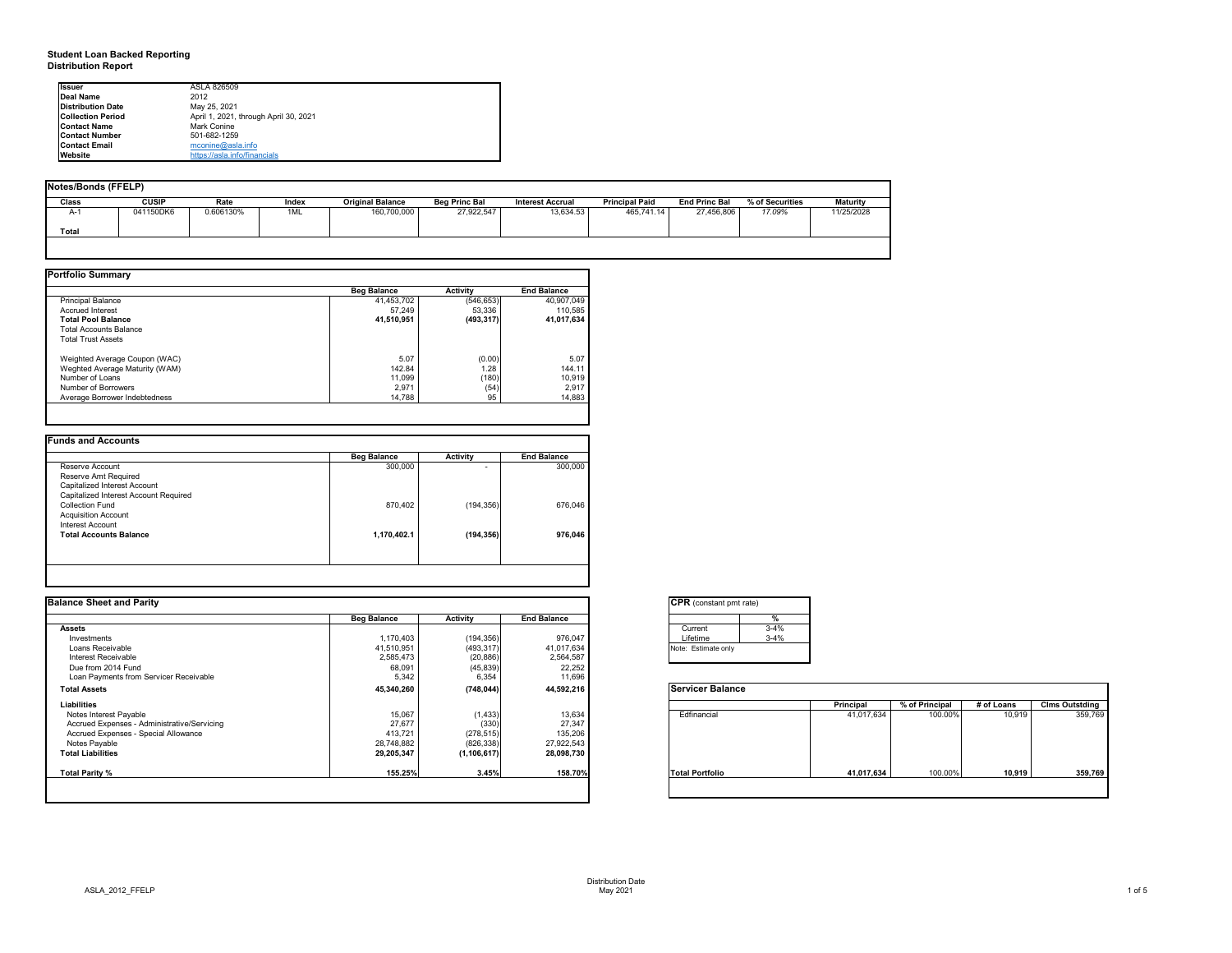## **Student Loan Backed Reporting Distribution Report**

|                           | # of Loans       |                   | <b>Principal</b> |               | % of Principal   |               | <b>WAC</b>       |               | <b>WARM</b>      |        |
|---------------------------|------------------|-------------------|------------------|---------------|------------------|---------------|------------------|---------------|------------------|--------|
|                           | <b>Beginning</b> | <b>Ending</b>     | <b>Beginning</b> | <b>Ending</b> | <b>Beginning</b> | <b>Ending</b> | <b>Beginning</b> | <b>Ending</b> | <b>Beginning</b> | Ending |
| In School                 | 10.              | $12 \overline{ }$ | 69,103           | 69,103        | 0.17%            | 0.17%         | 5.69             | 5.69          | 118.48           | 118.48 |
| Grace                     |                  |                   | 3,500            | 3,500         | 0.01%            | 0.01%         | 6.80             | 6.80          | 120.00           | 120.00 |
| Repayment                 |                  |                   |                  |               |                  |               |                  |               |                  |        |
| Current                   | 6,770            | 6,832             | 23,334,565       | 23,560,672    | 56.21%           | 57.44%        | 5.33             | 5.31          | 156.84           | 157.87 |
| 31-60 Days Delinquent     | 354              | 293               | 1,562,574        | 1,388,522     | 3.76%            | 3.39%         | 5.73             | 5.81          | 151.23           | 149.33 |
| 61-90 Days Delinquent     | 251              | 238               | 1,088,219        | 1,158,537     | 2.62%            | 2.82%         | 5.40             | 5.80          | 116.17           | 158.16 |
| 91-120 Days Delingent     | 177              | 195               | 821,478          | 883,825       | 1.98%            | 2.15%         | 5.22             | 5.35          | 141.03           | 116.36 |
| 121-180 Days Delinquent   | 242              | 268               | 1,111,866        | 1,257,214     | 2.68%            | 3.07%         | 5.48             | 5.31          | 142.09           | 145.40 |
| 181-270 Days Delinquent   | 316              | 290               | 1,450,703        | ,392,800      | 3.49%            | 3.40%         | 5.55             | 5.43          | 131.04           | 140.16 |
| 271+ Days Delinquent      |                  | 62                | 131,239          | 210,308       | 0.32%            | 0.51%         | 6.30             | 5.76          | 106.99           | 88.12  |
| <b>Total Repayment</b>    | 8,151            | 8,178             | 29,500,643       | 29,851,879    | 71.07%           | 72.78%        | 5.37             | 5.36          | 152.56           | 154.41 |
| Forbearance               | 1,862            | 1,714             | 7,946,063        | 7,306,355     | 19.14%           | 17.81%        | 5.44             | 5.45          | 151.78           | 151.97 |
| Deferment                 | 967              | 939               | 3,533,864        | 3,450,903     | 8.51%            | 8.41%         | 5.14             | 5.18          | 137.58           | 138.59 |
| <b>Claims in Progress</b> | 104              | 73                | 457,778          | 335,894       | 1.10%            | 0.82%         | 5.62             | 5.57          | 161.49           | 148.24 |
| <b>Claims Denied</b>      |                  |                   |                  |               |                  |               |                  |               |                  |        |
| <b>Total Portfolio</b>    | 11,099           | 10,919            | 41,510,951       | 41,017,634    | 100.00%          | 100.00%       | 5.37             | 5.36          | 151.17           | 152.53 |

| <b>Delinquency Status</b>           |                  |               |                  |               |                  |               |                  |               |                  |               |
|-------------------------------------|------------------|---------------|------------------|---------------|------------------|---------------|------------------|---------------|------------------|---------------|
|                                     | # of Loans       |               | <b>Principal</b> |               | % of Principal   |               | <b>WAC</b>       |               | <b>WARM</b>      |               |
|                                     | <b>Beginning</b> | <b>Ending</b> | <b>Beginning</b> | <b>Ending</b> | <b>Beginning</b> | <b>Ending</b> | <b>Beginning</b> | <b>Ending</b> | <b>Beginning</b> | <b>Ending</b> |
| Current                             | 6,770            | 6,832         | 23,334,565       | 23,560,672    | 79.10%           | 78.93%        | 5.33             | 5.31          | 156.84           | 157.87        |
| 31-60 Days Delinquent               | 354              | 293           | 1,562,574        | 1,388,522     | 5.30%            | 4.65%         | 5.73             | 5.81          | 151.23           | 149.33        |
| 61-90 Days Delinquent               | 251              | 238           | 1,088,219        | ,158,537      | 3.69%            | 3.88%         | 5.40             | 5.80          | 116.17           | 158.16        |
| 91-120 Days Delingent               | 177              | 195           | 821,478          | 883,825       | 2.78%            | 2.96%         | 5.22             | 5.35          | 141.03           | 116.36        |
| 121-180 Days Delinquent             | 242              | 268           | 1,111,866        | 1,257,214     | 3.77%            | 4.21%         | 5.48             | 5.31          | 142.09           | 145.40        |
| 181-270 Days Delinquent             | 316              | 290           | 1,450,703        | 1,392,800     | 4.92%            | 4.67%         | 5.55             | 5.43          | 131.04           | 140.16        |
| 271+ Days Delinquent                |                  | 62            | 131,239          | 210,308       | 0.44%            | 0.70%         | 6.30             | 5.76          | 106.99           | 88.12         |
| <b>Total Portfolio in Repayment</b> | 8,151            | 8,178         | 29,500,643       | 29,851,879    | 100.00%          | 100.00%       | 5.37             | 5.36          | 152.56           | 154.41        |
|                                     |                  |               |                  |               |                  |               |                  |               |                  |               |

| <b>Portfolio by Loan Type</b>         |                  |               |                  |                                    |                  |               |                  |               |                  |               |
|---------------------------------------|------------------|---------------|------------------|------------------------------------|------------------|---------------|------------------|---------------|------------------|---------------|
|                                       | # of Loans       |               |                  | % of Principal<br><b>Principal</b> |                  | <b>WAC</b>    |                  |               | <b>WARM</b>      |               |
|                                       | <b>Beginning</b> | <b>Ending</b> | <b>Beginning</b> | <b>Ending</b>                      | <b>Beginning</b> | <b>Ending</b> | <b>Beginning</b> | <b>Ending</b> | <b>Beginning</b> | <b>Ending</b> |
| <b>Subsidized Consolidation Loans</b> |                  |               |                  |                                    |                  |               |                  |               |                  |               |
| Unsubsidized Consolidation Loans      |                  |               |                  |                                    |                  |               |                  |               |                  |               |
| <b>Subsidized Stafford Loans</b>      | 6,258            | 6,153         | 18,883,384       | 18,637,095                         | 45.49%           | 45.44%        | 5.21             | 5.21          | 135.64           | 136.32        |
| Unsubsidized Stafford Loans           | 4,700            | 4,627         | 21,749,356       | 21,508,520                         | 52.39%           | 52.44%        | 5.39             | 5.39          | 166.28           | 168.28        |
| PLUS/GradPLUS Loans                   | 141              | 139           | 878,211          | 872,020                            | 2.12%            | 2.13%         | 8.08             | 8.08          | 110.92           | 110.64        |
| SLS Loans                             |                  |               |                  |                                    |                  |               |                  |               |                  |               |
| <b>Total Portfolio</b>                | 11,099           | 10,919        | 41,510,951       | 41,017,634                         | 100.00%          | 100.00%       | 5.37             | 5.36          | 151.17           | 152.53        |
|                                       |                  |               |                  |                                    |                  |               |                  |               |                  |               |

|                                            |                  | # of Loans    |                  | <b>Principal</b> |                  | % of Principal |                  | <b>WAC</b>    |                  | <b>WARM</b>   |  |
|--------------------------------------------|------------------|---------------|------------------|------------------|------------------|----------------|------------------|---------------|------------------|---------------|--|
|                                            | <b>Beginning</b> | <b>Ending</b> | <b>Beginning</b> | <b>Ending</b>    | <b>Beginning</b> | <b>Ending</b>  | <b>Beginning</b> | <b>Ending</b> | <b>Beginning</b> | <b>Ending</b> |  |
| Graduate / 4-Year Loans                    | 8,409            | 8,268         | 32,585,238       | 32, 153, 222     | 78.50%           | 78.39%         | 5.35             | 5.34          | 149.21           | 150.54        |  |
| 2-Year Loans                               | 2,480            | 2,449         | 8,333,880        | 8,285,461        | 20.08%           | 20.20%         | 5.44             | 5.45          | 158.53           | 160.10        |  |
| Proprietary / Technical / Vocational Loans | 210              | 202           | 591,832          | 578,951          | 1.43%            | 1.41%          | 5.33             | 5.34          | 155.39           | 154.76        |  |
| Unknown (Consolidation) Loans              |                  |               |                  |                  |                  |                |                  |               |                  |               |  |
| Other Loans                                |                  |               |                  |                  |                  |                |                  |               |                  |               |  |
| <b>Total Portfolio</b>                     | 11,099           | 10,919        | 41,510,951       | 41,017,634       | 100.00%          | 100.00%        | 5.37             | 5.36          | 151.17           | 152.53        |  |

|                        | # of Loans       |               | <b>Principal</b> |               |                  | % of Principal |  |
|------------------------|------------------|---------------|------------------|---------------|------------------|----------------|--|
|                        | <b>Beginning</b> | <b>Ending</b> | <b>Beginning</b> | <b>Ending</b> | <b>Beginning</b> | <b>Ending</b>  |  |
| <b>Fixed Loans</b>     | 6,354            | 6,233         | 27,568,941       | 27,212,383    | 66.41%           | 66.34%         |  |
| Variable Loans         | 4,745            | 4,686         | 13,942,010       | 13,805,251    | 33.59%           | 33.66%         |  |
| T-Bill Loans           | 4,745            | 4,686         | 13,942,010       | 13,805,251    | 33.59%           | 33.66%         |  |
| <b>CMT Loans</b>       |                  |               |                  |               |                  |                |  |
| <b>Total Portfolio</b> | 11,099           | 10,919        | 41,510,951       | 41,017,634    | 100.00%          | 100.00%        |  |
|                        |                  |               |                  |               |                  |                |  |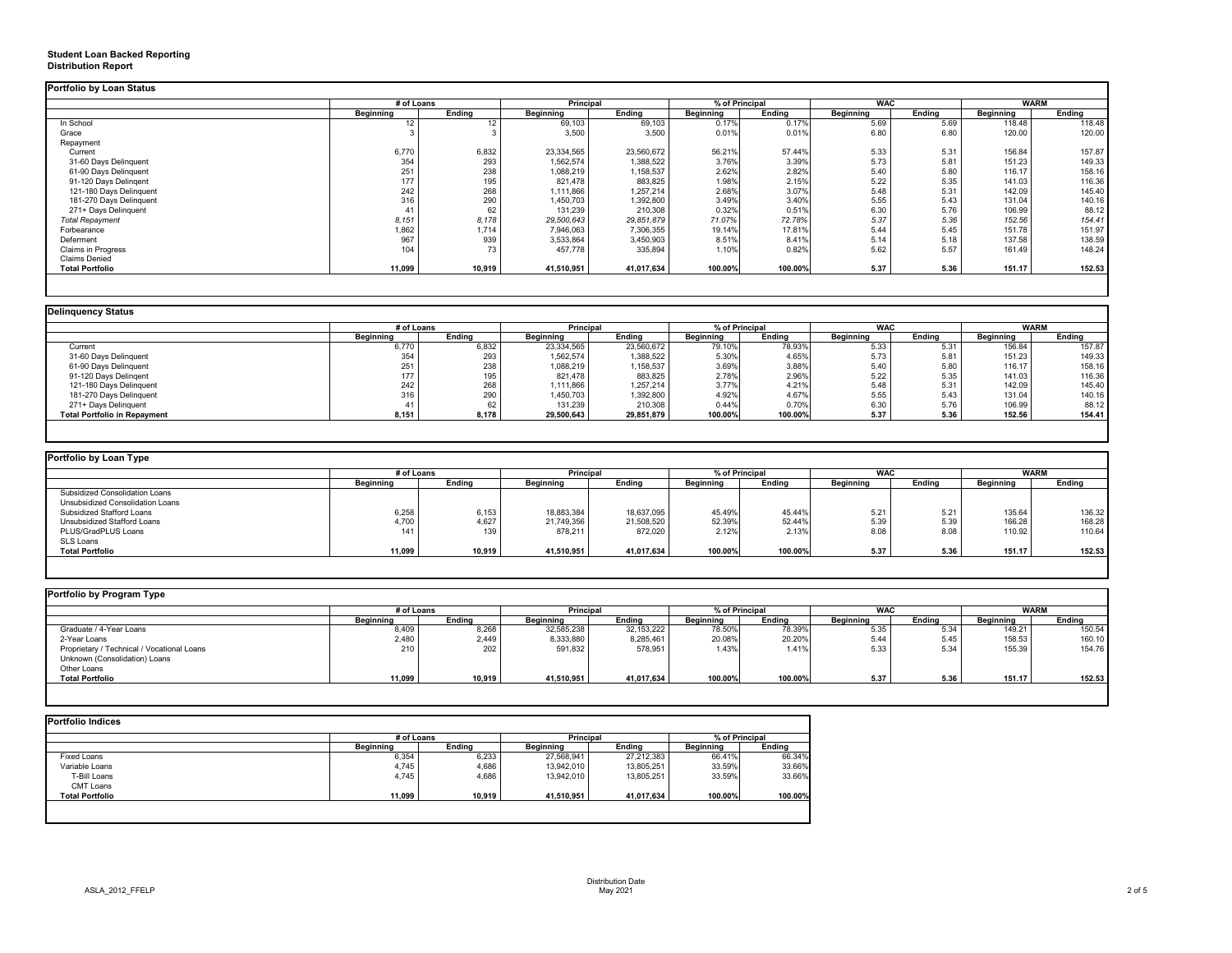**Distribution Date** May 25, 2021<br>**Collection Period** April 1, 2021, through Apr April 1, 2021, through April 30, 2021

# **Collection Activity**

| <b>Collection Account</b>                                                                    | as of 4/30/2021 |
|----------------------------------------------------------------------------------------------|-----------------|
| Beginning Balance - April 1, 2021                                                            | 870,402         |
| <b>Collection Amount Received</b>                                                            | 676,030         |
| <b>Recoveries</b>                                                                            |                 |
| Reserve Account                                                                              |                 |
| <b>Excess of Required Reserve Account</b>                                                    |                 |
| Interest on Investment Earnings                                                              | 16              |
| Capitalized Interest Account (after a stepdown or release date)                              |                 |
| <b>Acquisition Account</b>                                                                   |                 |
| <b>Payments from Guarantor</b>                                                               |                 |
| Transfer from 2010 Collection Fund for correction of error                                   |                 |
| <b>Required Repurchases</b>                                                                  |                 |
| Special Allowance Payable to Department of Education                                         | (168, 490)      |
| <b>Consolidation Rebate Fees</b>                                                             |                 |
| Rating Agency Surveillance Fees                                                              |                 |
| Principal payments, interest payments, administration fees, servicing fees, and trustee fees | (870, 402)      |
| <b>Other Amounts Received in Collection</b>                                                  |                 |
| <b>Total Available Funds</b>                                                                 | 507,556         |
|                                                                                              |                 |
|                                                                                              |                 |

| <b>Fees Due for Current Period</b> | as of 4/30/2021 |
|------------------------------------|-----------------|
| Indenture Trustee Fees             | 833.33          |
| <b>Servicing Fees</b>              | 23,929          |
| <b>Administration Fees</b>         | 3,418           |
| Late Fees                          |                 |
| <b>Other Fees</b>                  |                 |
| <b>Total Fees</b>                  | 28,180.33       |

| <b>Cumulative Default Rate</b>                                                                      | as of 4/30/2021 |
|-----------------------------------------------------------------------------------------------------|-----------------|
|                                                                                                     |                 |
| Current Period Defaults (\$)                                                                        | 191,545.56      |
| Cumulative Defaults (\$)                                                                            | 46,234,435.66   |
| Cumulative Default (% of original pool balance)                                                     | 28.80%          |
| Cumulative Default (% of cumulative entered repayment balance) <sup>a</sup>                         | 112.92%         |
| Current Period Payments (Recoveries) from Guarantor (\$)                                            | 231,901.14      |
| Current Period Borrower Recoveries (\$)                                                             | n/a             |
| Cumulative Recoveries $(\$)^b$                                                                      | \$43,526,193.55 |
| Cumulative Recovery Rate (%)                                                                        | 94.14%          |
| Cumulative Net Loss Rate (%)                                                                        | 1.69%           |
| Servicer Reject Rate (FFELP) (%)                                                                    |                 |
| Cumulative Servicer Reject Rate (FFELP) (%)                                                         |                 |
| Repayment balance includes all repayment loans with the exception of balances in claim status<br>a) |                 |
| Cumulative Recoveries includes 97% of claims in progress balances<br>b)                             |                 |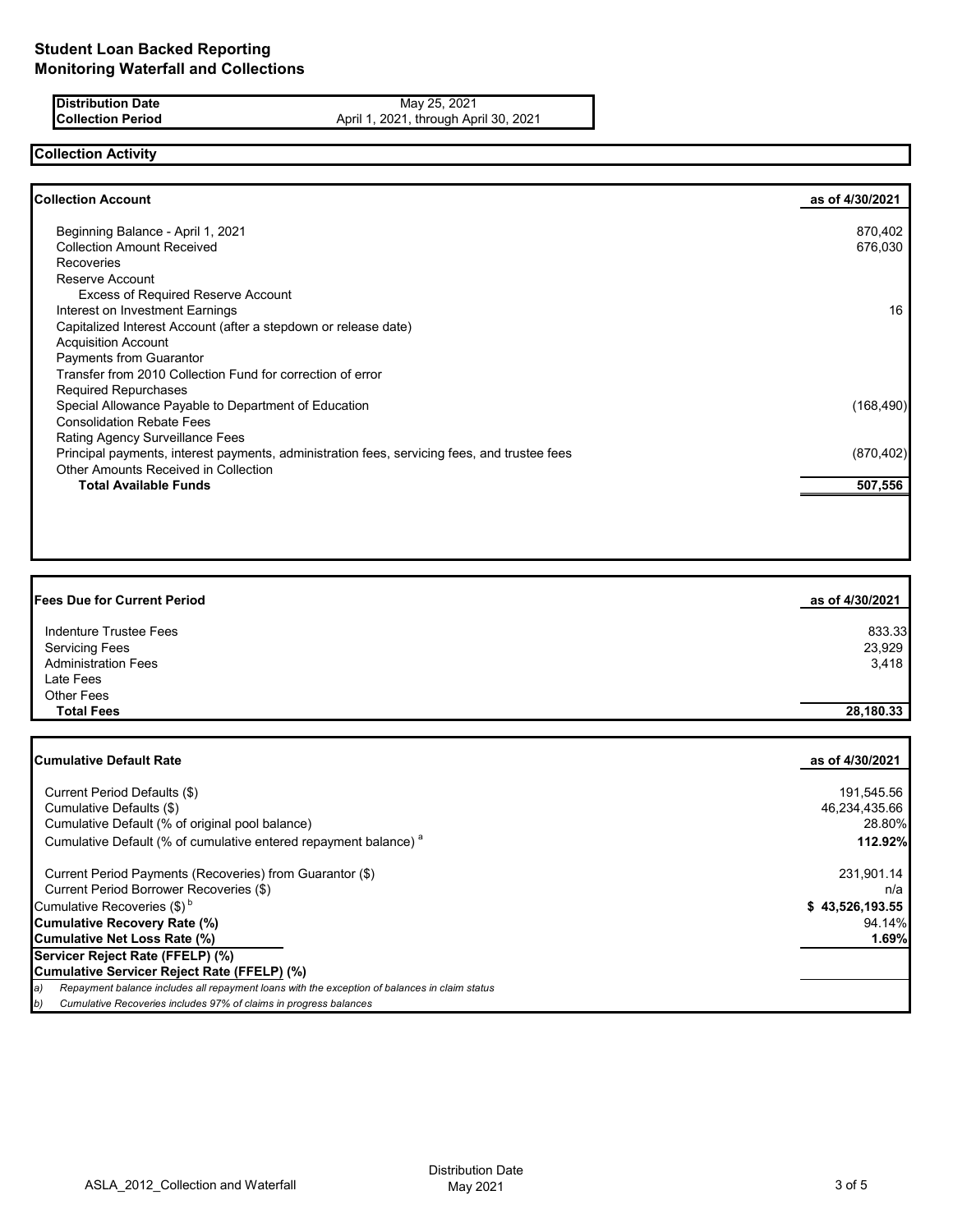# **Waterfall Activity**

| <b>Waterfall for Distribution</b>                                                         | <b>Amount Due</b> |            | <b>Amount Remaining</b> |
|-------------------------------------------------------------------------------------------|-------------------|------------|-------------------------|
| <b>Total Available Funds</b>                                                              |                   |            | 507,556                 |
| First: Payments under any Joint Sharing Agreement                                         |                   |            |                         |
| <b>Second: Trustee Fees</b>                                                               |                   | 833.33     | 506,723                 |
| <b>Third: Servicing Fees and Backup Servicing Fees</b>                                    |                   | 23,929     | 482,794                 |
| <b>Fourth: Administration Fees</b>                                                        |                   | 3,418      | 479,376                 |
| <b>Fifth: Noteholder Interest</b>                                                         |                   | 13,634.53  | 465,741                 |
| Sixth: Reinstate the balance of the Reserve Fund up to the Specified Reserve Fund Balance |                   |            |                         |
| Seventh: Noteholder Principal, until paid in full                                         |                   | 465,741.14 | 0                       |

| <b>Principal and Interest Distributions</b>    | <b>Class A-1</b> |
|------------------------------------------------|------------------|
|                                                |                  |
| <b>Quarterly Interest Due</b>                  | 13,634.53        |
| <b>Quarterly Interest Paid</b>                 | 13,634.53        |
| <b>Interest Shortfall</b>                      |                  |
| Interest Carryover Due                         | 0                |
| Interest Carryover Paid                        | 0                |
| Interest Carryover                             | $\Omega$         |
| <b>Quarterly Principal Distribution Amount</b> | 465,741.14       |
| <b>Quarterly Principal Paid</b>                | 465,741.14       |
| Shortfall                                      | O                |
| <b>Total Distribution Amount</b>               | 479,375.67       |
|                                                |                  |